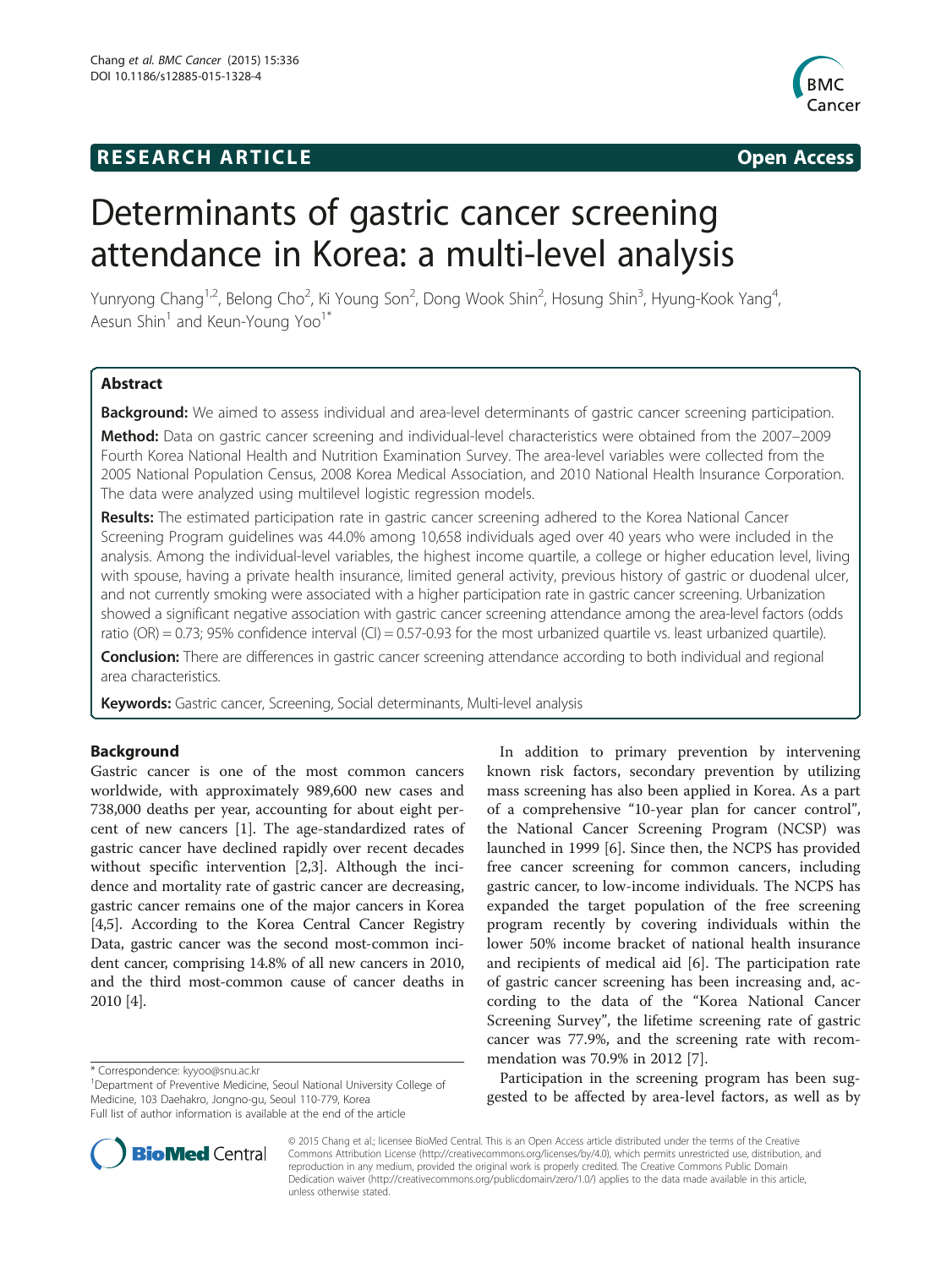individual characteristics [[8-10\]](#page-6-0); however, limited studies concerning area-level factors and gastric cancer screening are available. Hence, the present study was aimed to identify the factors associated with gastric cancer screening attendance and to help identify targeted interventions to improve participation in gastric cancer screening. To achieve this goal, associations between individual- and area-level factors and gastric cancer screening attendance were examined using the data from the 2007–2009 Fourth Korea National Health and Nutrition Examination Survey (KNHANES IV).

#### Methods

The present study was based on the data from the 2007–2009 KNHANES IV. It is a national household survey that provides comprehensive information on health status, health care utilization, socio-demographics and health behaviors of a nationally representative sample. Subjects were sampled using three-stage probability sampling of areas, survey units, and households. The KNHANES IV consisted of three parts: a health survey, a health examination survey and a nutrition survey. All information was collected by face-to-face interview by a trained interviewer except for information about smoking and alcohol, which were self-reported. All participants agreed to provide written consent to participate in KNHANES.

Among 24,871 individuals who completed the health survey, several exclusion criteria were applied for the current analysis: 12,720 subjects aged less than 40 years were excluded because the National Cancer Screening Program was only provided to subjects 40 years and older. Additional exclusions were made as follows: subjects who had a cancer history ( $n = 471$ ), non-respondents of gastric cancer screening questions ( $n = 655$ ), and non-respondents of individual socioeconomic status questions (n = 367). The non-respondents were more likely to be older, men, and not to respond to education and occupation questions than their counterparts. Finally, 10,658 men and women were included in the current study.

The areas defined in the present study were municipal districts (called 'Si', 'Gun', and 'Gu'). In 2007–2009, South Korea had 234 municipal districts. The primary survey unit addresses of respondents were linked to areas in the 2010 census data. Overall, a total of 10,658 subjects were nested in 187 areas.

Gastric cancer screening attendance was defined as adherence to NCSP guidelines. The NCSP guidelines recommend gastric cancer screening to population aged 40 and older for every two years by either upper endoscopy or upper GI series. The question for gastric cancer consisted with the screening modality (endoscopy only/ upper GI series only/both endoscopy and upper GI series) and the date of the latest screening (within

1 year/between 1–2 years/more than 2 years/never attended to the screening). Individuals who reported never taking a gastric cancer screening examination or those who had undergone examinations more than 2 years prior to the response date were regarded as nonattendants of gastric cancer screening.

Individual explanatory variables included age, gender, household income, education level, marital status, economic activity, health insurance status, self-reported health status, limitation of activity, cigarette smoking status, alcohol drinking habits, presence of depressive symptoms, and gastric or duodenal ulcer history. Household income was calculated by dividing the household monthly income by the square root of the household size (equivalized income) [[11](#page-6-0)]. For health insurance status, we compared individuals with national health insurance (NHI) and those receiving Medicaid, which is a government program for low-income or medically needy individuals. The alcohol use disorder identification test (AUDIT) score was used as an indicator of alcohol use. The AUDIT is composed of 10 questions about alcohol use, and the score is a sum of 10 questions, ranging from 0 to 40. Problem drinking was defined as a score of 12 or higher.

The Composite Deprivation Index (CDI) was used to measure area deprivation [\[12\]](#page-6-0). The index is composed of the following domains: unemployment, poverty, housing, labor, and social networks [[12](#page-6-0)]. Urbanization and migration indicated the social cohesion of a region. Urbanization was defined as (100% - the agriculture, fishing, and forestry worker rate (%)). The agriculture, fishing, and forestry worker rate was available from the 2005 Population Census data. The migration rate was also available from the 2005 census data. The number of primary care physicians was based on the data from the 2008 Korean Medical Association's membership survey and was divided by the 2008 district area  $(km<sup>2</sup>)$  from the Land registration statistics of the Ministry of Land, Transport, and Maritime Affairs. The number of gastric cancer screening centers per 10,000 persons was taken from the data of the 2010 National Health Insurance Corporation.

To determine the differences in individual sociodemographic variables according to gastric cancer attendance, Chi-square test was performed. For area-level variables, the mean and standard deviation were calculated.

These data had a multilevel structure comprising 10,658 individuals (at level 1) nested within 187 districts (at level 2). Odds ratios (ORs) and their 95% confidence intervals (CIs) for gastric cancer screening participation were analyzed using multilevel logistic regression models, adjusting for both individual- and area-level variables as fixed effects and allowing for heterogeneity between areas. The area-level random effect of the intercept was assumed to be normally distributed with a mean of zero. First,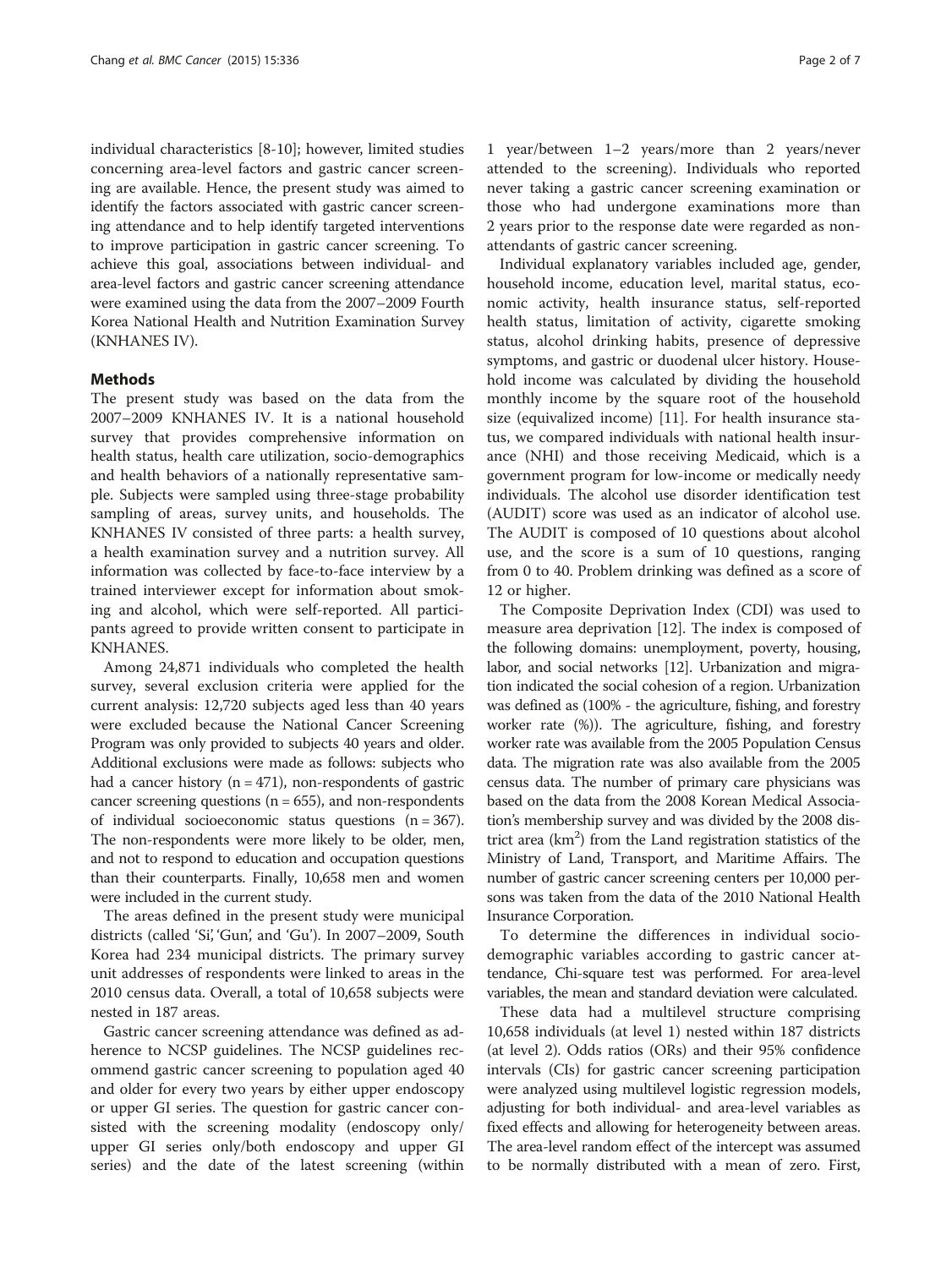model 1 was constructed with individual-level variables that were significant at univariate analysis  $(p < 0.05)$ . Model 2 included variables in model 1 and the area-level variable health care supply, followed by the third model with individual variables and area-level variables, including urbanization, CDI and health care supply (Model 3). Arealevel variables were available from 176 to 187 districts among 187 administrative districts. Therefore, the individuals with missing data in area-level variables were excluded in the analysis of Model 2 and Model 3. All the dataset used for this study were publicly accessible, therefore exempted from approval of the Institutional Review Board. All statistical analyses were performed using STATA, version 10.0. Statistical significance was defined as a P value less than 0.05 (two-sided).

#### Results

Among 10,658 study subjects, 4,684 (43.95%) individuals participated in gastric cancer screening within the previous 2 years (Table [1](#page-3-0)). Among non-attendants, 39.5% never participated in a gastric cancer screening and 16.2% underwent examination more than two years prior to the response date. More than half of the study participants were women  $(n = 6,102 (57.2%)$ . The gastric cancer screening participation rate was higher among subjects aged 50–59 years and 60–69 years than among those aged 40–49 years and older than 70 years. Gastric cancer screening participants were more likely to have a higher household income, a higher education level, private health insurance, a spouse, a job (economically active) and a gastric or duodenal ulcer history. Current smokers were more likely not to participate in gastric cancer screening. Those who attended the screening were less likely to be medical aid beneficiaries and less likely to have limited general activity. Self-reported health status, depressive symptoms, problem drinking and gender were not related to gastric cancer screening attendance.

The urbanization rate from 187 administrative districts ranged from 64.6% to 99.9% (mean and standard deviation = 94.2% and 8.0%, respectively). The Composite Deprivation Index (CDI) was available from 176 administrative districts, and the average of CDI was 119.88. The average number of primary physicians was 11.48 per km<sup>2</sup>. The average number of gastric cancer screening centers among 179 administrative districts was 0.067 per 1000 persons.

When we compared the characteristics of the study participants who had at least one missing value in any area-level variable  $(n = 1,045)$  with those with available information for all area-level variables, individuals with missing values were more likely to be younger, economically active and more likely to have a higher household income, a higher education level, private health insurance. Additionally, these subjects were less likely to be medical beneficiaries and less likely to have limited general activity. Furthermore, they were more likely to participate in gastric cancer screening (data not shown).

Table [2](#page-4-0) shows the results of multilevel logistic regression analysis models to test the individual- and arealevel factors associated with gastric cancer screening attendance. Model 1 included individual-level variables. Men and women aged 50–59 years or 60–69 years, and individuals in the highest quartile of household income or highest education level were more likely to participate in gastric cancer screening. Living with a spouse, having private insurance, showing limitation of activity, having a gastric or duodenal ulcer history and not being a current-smoker were all associated with participation in gastric cancer screening. However, involvement in economic activity and type of public health insurance were not associated with gastric cancer screening after adjusting other variables.

Model 2 included individual-level variables and the arealevel variable medical service supply. Both the number of primary physicians per unit area and number of stomach cancer screening centers per 1000 persons were not significantly related to gastric cancer screening participation.

When additional area-level variables, including urbanization, CDI and health care supply, were added to Model 3, urbanization was the only statistically significant area-level factor. Areas with the most urbanized quartile (odds ratio  $(OR) = 0.73$ ; 95% confidence interval  $(Cl) =$ 0.57-0.93) and areas with the second most urbanized quartile (OR = 0.79;  $95\%$  CI = 0.67-0.94) had a lower likelihood of a high gastric cancer screening attendance than areas with the lowest urbanized quartile. Considering a model with individual variables and only area deprivation (CDI) among the area-level variables, the OR of gastric cancer screening attendance among individuals living in the most deprived areas compared with those living in the least deprived area was  $0.83$  (95% CI = 0.71-0.97). However, after adjusting for urbanization, area deprivation (CDI) was not statistically significant in Model 3.

#### **Discussion**

The present nationally representative data showed that the participation rate of gastric cancer screening in the Korean population aged over 40 years was 43.9% in 2007–2009. There were substantial differences in gastric cancer screening participation according to individual socioeconomic- and health-related characteristics. A higher income, a higher education level, having a spouse, having private insurance and having an ulcer history promoted gastric cancer screening, whereas being a current smoker tended not to participate in gastric cancer screening. Limitation of general activity had a marginal association with better participation in gastric cancer screening. In addition, there was a significant regional variance in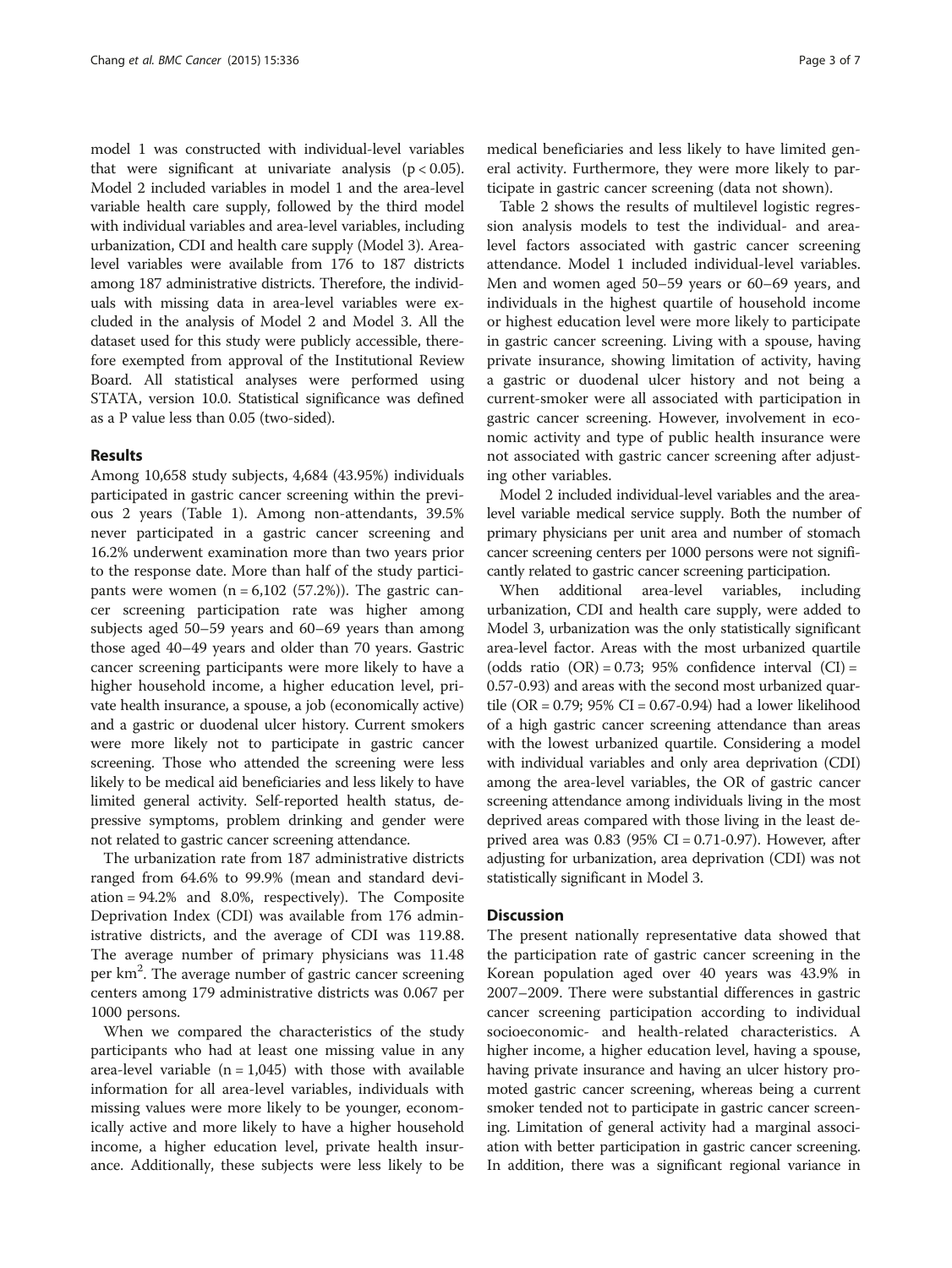|                                   |                                 | No<br>$(n = 5974)$<br>N (%) | Yes<br>$(n = 4684)$<br>N(%) |          |
|-----------------------------------|---------------------------------|-----------------------------|-----------------------------|----------|
|                                   |                                 |                             |                             | p-value* |
|                                   |                                 |                             |                             |          |
| Age (years)                       | 40-49                           | 1854 (31.0)                 | 1391 (29.7)                 | < 0.01   |
|                                   | 50-59                           | 1344 (22.5)                 | 1369 (29.2)                 |          |
|                                   | 60-69                           | 1291 (21.6)                 | 1226 (26.2)                 |          |
|                                   | $\geq 70$                       | 1485 (24.9)                 | 698 (14.9)                  |          |
| Sex                               | Male                            | 2530 (42.4)                 | 2026 (43.3)                 | 0.35     |
|                                   | Female                          | 3444 (57.7)                 | 2658 (56.8)                 |          |
| Household income                  | Ouartile 1                      | 1852 (31.0)                 | 1086 (23.2)                 | < 0.01   |
|                                   | Quartile 2                      | 1550 (26.0)                 | 1134 (24.2)                 |          |
|                                   | Quartile 3                      | 1365 (22.9)                 | 1112 (23.7)                 |          |
|                                   | Quartile 4                      | 1207 (20.1)                 | 1352 (28.9)                 |          |
| Educational attainment            | Elementary school or uneducated | 2716 (45.5)                 | 1822 (38.9)                 | < 0.01   |
|                                   | Middle school                   | 878 (14.7)                  | 763 (16.3)                  |          |
|                                   | High school                     | 1577 (26.4)                 | 1233 (26.3)                 |          |
|                                   | University or higher            | 803 (13.4)                  | 866 (18.5)                  |          |
| Marital status                    | Without spouse                  | 1408 (23.6)                 | 703 (15.1)                  | < 0.01   |
|                                   | With spouse                     | 4551 (76.4)                 | 3966 (84.9)                 |          |
| Economic activity                 | No                              | 2607 (43.9)                 | 1847 (39.6)                 | < 0.01   |
|                                   | Yes                             | 3337 (56.1)                 | 2823 (60.5)                 |          |
| NHI vs Medicaid                   | <b>NHI</b>                      | 5574 (94.2)                 | 4474 (95.9)                 | < 0.01   |
|                                   | Medicaid                        | 341 (5.8)                   | 190(4.1)                    |          |
| Private health insurance          | No                              | 2699 (46.0)                 | 1563 (33.9)                 | < 0.01   |
|                                   | Yes                             | 3172 (54.0)                 | 3052 (66.1)                 |          |
| Self-reported health status       | Healthy                         | 2268 (38.0)                 | 1764 (37.7)                 | 0.69     |
|                                   | Middle                          | 1927 (32.3)                 | 1548 (33.0)                 |          |
|                                   | unhealthy                       | 1777 (29.7)                 | 1372 (29.3)                 |          |
| Limitation of activity            | Limited                         | 1543 (55.5)                 | 1130 (44.5)                 | 0.04     |
|                                   | Unlimited                       | 4429 (57.7)                 | 3554 (42.3)                 |          |
| Smoking                           |                                 |                             |                             | < 0.01   |
|                                   | Never                           | 3427 (57.5)                 | 2829 (60.5)                 |          |
|                                   | Ex-smoker                       | 1216 (20.4)                 | 1069 (22.9)                 |          |
|                                   | current smoker                  | 1317 (22.1)                 | 775 (16.6)                  |          |
| Problem drinking (AUDIT) score    | $0 \sim 11$                     | 4922 (83.0)                 | 3862 (83.0)                 | 0.93     |
|                                   | $\geq$ 12                       | 1005 (17.0)                 | 792 (17.0)                  |          |
| Depression                        | No                              | 5105 (85.4)                 | 3987 (85.1)                 | 0.63     |
|                                   | Yes                             | 869 (14.6)                  | 697 (14.9)                  |          |
| Gastric or duodenal ulcer history | No                              | 5576 (93.3)                 | 4264 (91.0)                 | < 0.01   |
|                                   | Yes                             | 398 (6.7)                   | 420 (9.0)                   |          |

### <span id="page-3-0"></span>Table 1 Characteristics of study population by gastric cancer screening attendance within 2 years (n = 10,658)

\*p-value by chi-square test.

gastric cancer screening participation. Urbanization and high area deprivation were negatively associated with gastric cancer screening.

Although the gastric cancer screening program is provided for free of charge to NHI members and Medicaid recipients in the lower 50% income bracket, socioeconomic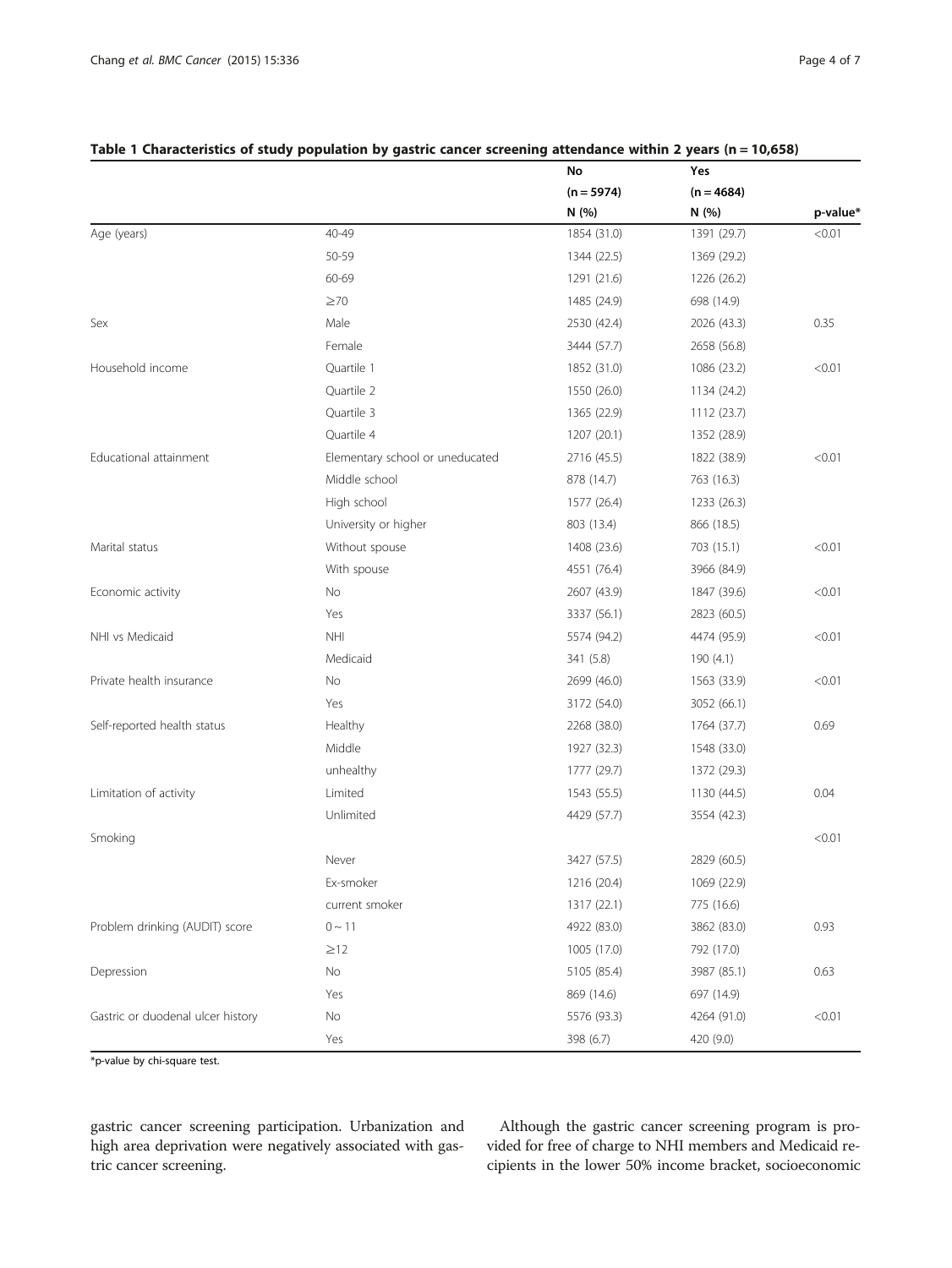#### <span id="page-4-0"></span>Table 2 Individual-, area- level factors associated with gastric cancer screening attendance: multilevel logistic regression analysis

|                                      | Model 1                | Model 2                             | Model 3             |
|--------------------------------------|------------------------|-------------------------------------|---------------------|
|                                      | ΟR<br>(95% CI)         | ΟR<br>(95% CI)                      | ΟR<br>(95% CI)      |
| Individual                           |                        |                                     |                     |
| level factors                        |                        |                                     |                     |
| Age (years)                          |                        |                                     |                     |
| 40-49                                | 1.00                   | 1.00                                | 1.00                |
| 50-59                                | 1.48 (1.32-1.66)       | 1.45 (1.29-1.64)                    | $1.48(1.31-1.66)$   |
| 60-69                                | 1.73 (1.51-1.97)       | 1.69 (1.47-1.94)                    | 1.68 (1.46-1.94)    |
| $\geq 70$                            | $1.08(0.91 - 1.27)$    | $1.06(0.89-1.26)$                   | $1.05(0.89-1.25)$   |
| Household income                     |                        |                                     |                     |
| Quartile 1                           | 1.00                   | 1.00                                | 1.00                |
| Quartile 2                           | $1.04(0.92 - 1.17)$    | $1.05(0.94-1.20)$                   | $1.07(0.94-1.21)$   |
| Quartile 3                           | $1.14(1.00-1.30)$      | 1.15 (1.01-1.32)                    | $1.17(1.02-1.34)$   |
| Quartile 4                           | 1.45 (1.26-1.67)       | 1.46 (1.27-1.69)                    | 1.49 (1.29-1.72)    |
| Education                            |                        |                                     |                     |
| Elementary<br>school or less         | 1.00                   | 1.00                                | 1.00                |
| Middle school                        | 1.09 (0.96-1.24)       | $1.12(0.98-1.27)$                   | $1.13(0.99-1.29)$   |
| High school                          | $1.02(0.90-1.15)$      | $1.01(0.89-1.15)$                   | $1.05(0.92 - 1.19)$ |
| College or more                      | 1.32 (1.14-1.53)       | $1.29(1.11-1.50)$                   | 1.34 (1.14-1.56)    |
| Marital status                       |                        |                                     |                     |
| Without spouse                       | 1.00                   | 1.00                                | 1.00                |
| With spouse                          | 1.45 (1.29-1.62)       | 1.45 (1.29-1.63)                    | 1.42 (1.26-1.60)    |
| Economic activity                    |                        |                                     |                     |
| No job or<br>no activity             | 1.00                   | 1.00                                | 1.00                |
| Having a job                         | $1.05(0.96-1.16)$      | $1.03(0.94-1.13)$                   | $0.99(0.90-1.09)$   |
| NHI vs. Medicaid                     |                        |                                     |                     |
| NHI                                  | 1.00                   | 1.00                                | 1.00                |
| Medicaid                             | 1.14 (0.93-1.40)       | $1.16(0.94-1.43)$                   | $1.16(0.94-1.43)$   |
| Private health<br>insurance          |                        |                                     |                     |
| No.                                  | 1.00                   | 1.00                                | 1.00                |
| Yes                                  | 1.45 (1.31-1.61)       | $1.46(1.31-1.62)$ $1.47(1.32-1.64)$ |                     |
| Limitation of activity               |                        |                                     |                     |
| No                                   | 1.00                   | 1.00                                | 1.00                |
| Yes                                  | 1.12 (1.01-1.24)       | 1.12 (1.00-1.24)                    | $1.11(1.00-1.24)$   |
| Current smoker                       |                        |                                     |                     |
| No                                   | 1.00                   | 1.00                                | 1.00                |
| Yes                                  | $0.68$ $(0.62 - 0.76)$ | $0.70(0.63-0.78)$                   | $0.69(0.62 - 0.77)$ |
| Gastric or duodenal<br>ulcer history |                        |                                     |                     |
| No                                   | 1.00                   | 1.00                                | 1.00                |
| Yes                                  | 1.37 (1.18-1.60)       | $1.38(1.18-1.61)$                   | $1.35(1.15-1.57)$   |

| Area level factors                                              |                  |                        |
|-----------------------------------------------------------------|------------------|------------------------|
| Urbanization                                                    |                  |                        |
| Quartile 1                                                      |                  | 1.00                   |
| Quartile 2                                                      |                  | $0.89(0.77-1.03)$      |
| Ouartile 3                                                      |                  | $0.79(0.67 - 0.94)$    |
| Quartile 4                                                      |                  | $0.73$ $(0.57 - 0.93)$ |
| <b>CDI</b>                                                      |                  |                        |
| Ouartile 1                                                      |                  | 1.00                   |
| Quartile 2                                                      |                  | $0.99(0.85-1.15)$      |
| Ouartile 3                                                      |                  | $0.95(0.81 - 1.11)$    |
| Ouartile 4                                                      |                  | $0.98(0.82 - 1.18)$    |
| No. of primary<br>physicians per<br>unit area ( $km^2$ )        | 1.00 (0.99-1.00) | $1.00(1.00-1.00)$      |
| No. of gastric cancer<br>screening center<br>per 10,000 persons | 1.08 (0.92-1.26) | $1.08(0.91-1.27)$      |

Model 1: included individual level factors those were statistically significant in univariate analysis.

Model 2: variables in Model 1 plus medical service supply (numbers of primary physicians per km2, numbers of gastric cancer screening center per 10,000 persons).

Model 3: variables in Model 1 plus all area level factors (urbanization, CDI, medical service supply).

characteristics, particularly household income and education level, were still significant predictors of participation in gastric cancer screening. A lower socioeconomic status as represented by income and education level has been shown to be associated with a reduced likelihood of participation in cancer screening, in combination with age, marital status, health insurance coverage, ethnicity, residential area and other variables, in western countries and Japan [\[13-15](#page-6-0)]. Although previous studies in Korea have reported inconsistencies in the relationship between gastric cancer screening and socioeconomic factors [\[16-18\]](#page-6-0), one recent study using KNHANES III data reported results similar to those in the present study [\[8\]](#page-6-0). Income level also affects the possession of private health insurance. A study concerning breast cancer screening including both NCSP and private screening reported that private health insurance was related to higher participation in screening [[19](#page-6-0)].

For other individual-level factors, our results were very similar to those of previous studies on the association between education, marital status, limitation of activity, smoking habit, and history of gastric or duodenal ulcer and participation in gastric cancer screening [[8\]](#page-6-0).

The adherence to the screening programs is generally higher in women than men in Korea. However, similar or slightly higher adherence to gastric cancer screening in men than women is consistent with previous study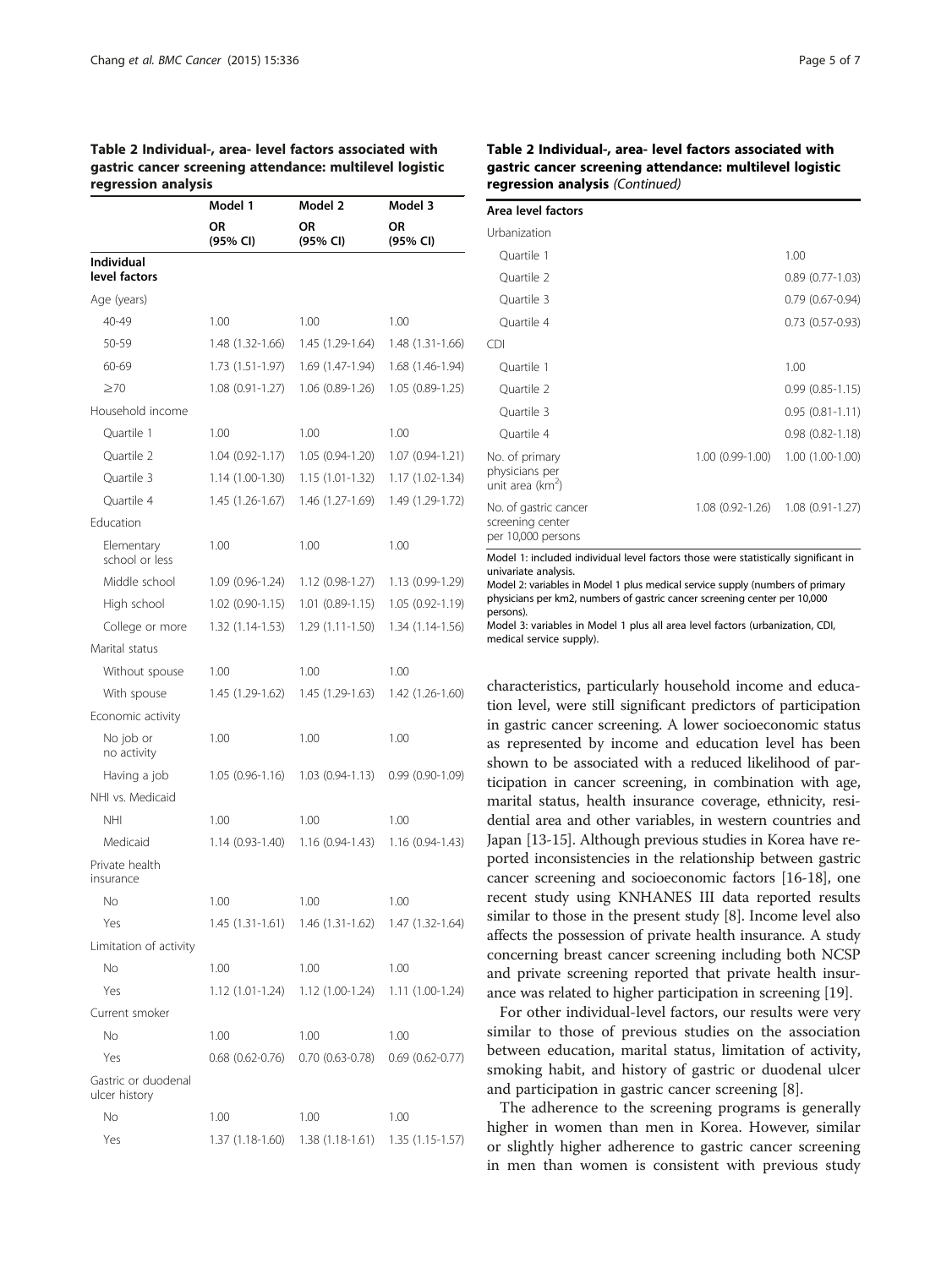[[7,8\]](#page-6-0). For gastric cancer screening, men are more likely to choose endoscopy as a primary screening modality than women, and the proportion of endoscopy screening is steadily increasing [[20\]](#page-6-0).

In the present study, there was significant regional variation for gastric cancer screening after considering individual variables. In model 3, urbanization of area was an important predictor of gastric screening. Living in a more urbanized area showed a reduced likelihood of gastric cancer screening. Although a previous study in Japan reported that living in urban areas was related with lesser participation in gastric cancer screening, the urban variable used in that study was only living in a metropolitan area or not [[13\]](#page-6-0). Urbanization encompasses several entities, including a high migration rate, industrialization, and urban poor. According to a previous study in Sweden, a high migration rate was associated with lower participation in cancer screening [[21](#page-6-0)]. Additionally, in the present study, a higher migration rate was associated with lower participation in gastric cancer screening (data were not shown due to the high correlation between the migration rate and urbanization). High urbanization might cause poor regional cohesion and decreased communication, causing difficulties in information exchange, including cancer screening information [\[22](#page-6-0)]. In addition, mobile cancer screening was allowed only in rural areas in Korea and could significantly promote the gastric cancer screening participation rate in those areas.

The most deprived area showed poor participation in gastric cancer screening, a finding that was consistent with previous studies. However, after adjusting for urbanization, the deprivation index was not statistically significant. Due to the high positive correlation between urbanization and CDI, we grouped urbanization-CDI into 4 categories: less urbanized, less deprived areas; less urbanized, more deprived areas; more urbanized, less deprived areas; and more urbanized, more deprived areas. From the analysis using the urbanization-CDI complex variable instead of urbanization and CDI in model 3, no significant difference was found between the results (data not shown).

Our results are generally consistent with previous study which used the KNHANES 2005 and reported positive association between higher educational attainment, highest income and gastric cancer screening rates [[8\]](#page-6-0). Although none of the previous study used multilevel approach for the gastric cancer screening rate, results from the Korean National Cancer Screening Survey suggested socio-economic disparities in both organized and opportunistic gastric cancer screening by education and income levels [\[23\]](#page-6-0).

The present study has several strengths. First, it was performed using national representative data, allowing generalization of the results. Second, gastric cancer

screening attendance included both organized and individual screening attendance. Third, this is the first study to consider both individual- and area-level factors using multilevel analysis for gastric cancer screening attendance in Korea.

However, the current study has several limitations. First, the information on cancer screening and independent variables were based on self-report. Therefore, the present study might not be free from information bias related to self-reporting. Previous studies have demonstrated that self-reporting of cancer screening may overestimate the attendance rate and that the gap between self-reporting and actual attendance depended on individual characteristics, including socioeconomic status [\[24](#page-6-0)]. The screening rates of the current study were consistent with the results from the Korean National Cancer Screening Survey, which the lifetime and recommendation screening rates of gastric cancer in 2007– 2009 were 55.3-65.1% and 45.6-56.9%, respectively [\[25](#page-6-0)]. Second, the KNHANES IV data covered only 187 districts ('Si', 'Gun', and 'Gu') among approximately 250 districts in Korea. Therefore, analysis using sample weighting was not appropriate in the current analysis. Third, the bias related to handling of missing values had to be considered. In the current study, areas with missing values were more likely to be urbanized and have a higher gastric cancer screening participation rate. Therefore, the participation rate in more deprived areas could be underestimated, and the associations between gastric cancer screening attendance and area deprivation could be overestimated in Model 3.

#### Conclusion

In conclusion, the present study showed differences in gastric cancer screening attendance according to individual characteristics, including socioeconomic status such as household income, education level, marital status, private health insurance status, and smoking status. Additionally, significant regional variance was found. Higher urbanization was associated with a lower likelihood of gastric cancer screening, but area deprivation was suggestively associated with it. To increase the overall participation rate through the expansion of the current organized screening program, targeted interventions for individuals with a low income, those with a low education level and urban residents should be considered.

#### Competing interests

The authors declare that they have no competing interests.

#### Authors' contributions

YC conceived of the study design, analyzed data and drafted the manuscript. BC, KYS, DS, and HS contributed to study conception, design, and acquisition of data. HKY contributed to statistical analysis and helped to draft the manuscript. AS and KYY revised manuscript critically. All authors read and approve the final manuscript.